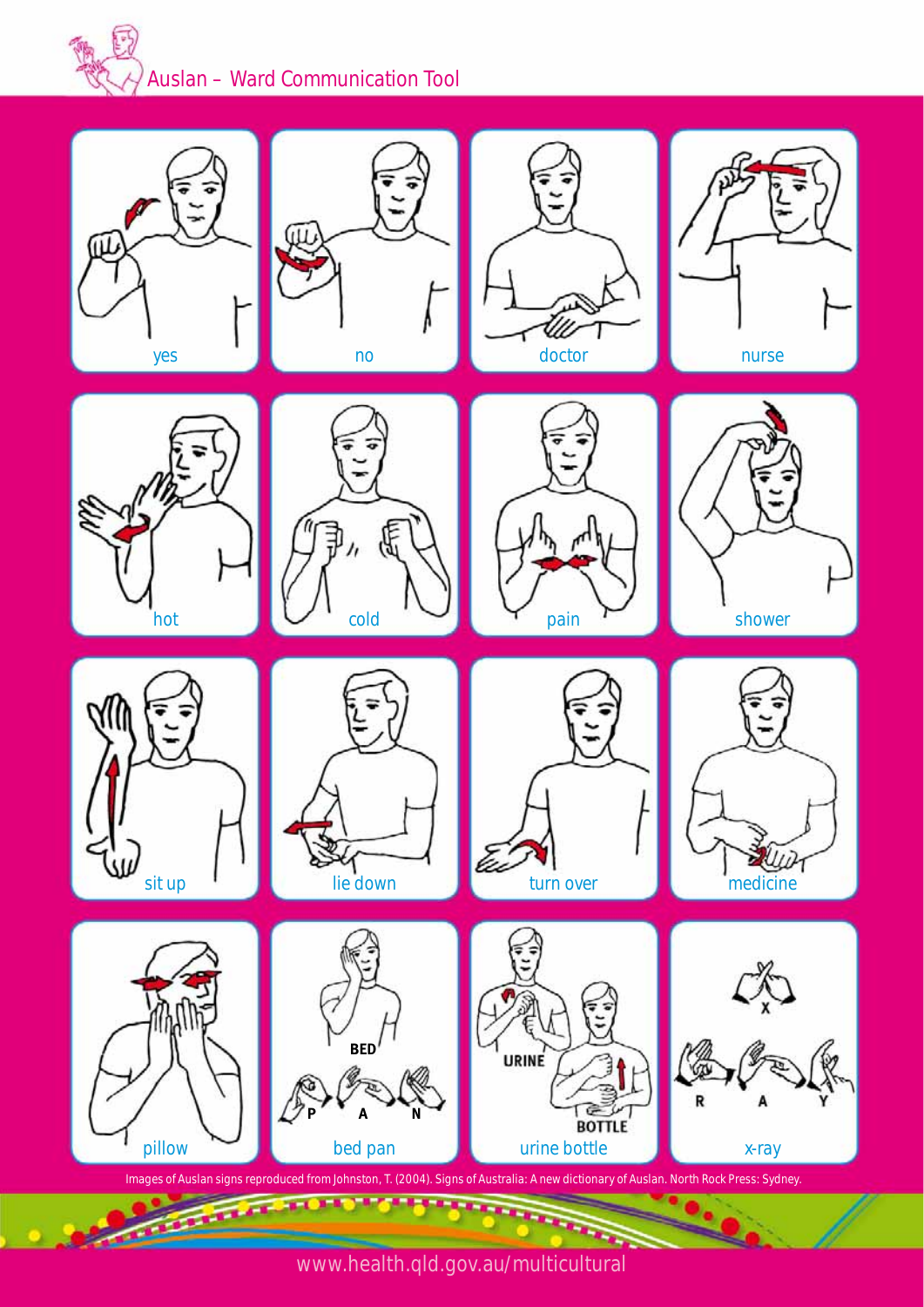

www.health.qld.gov.au/multicultural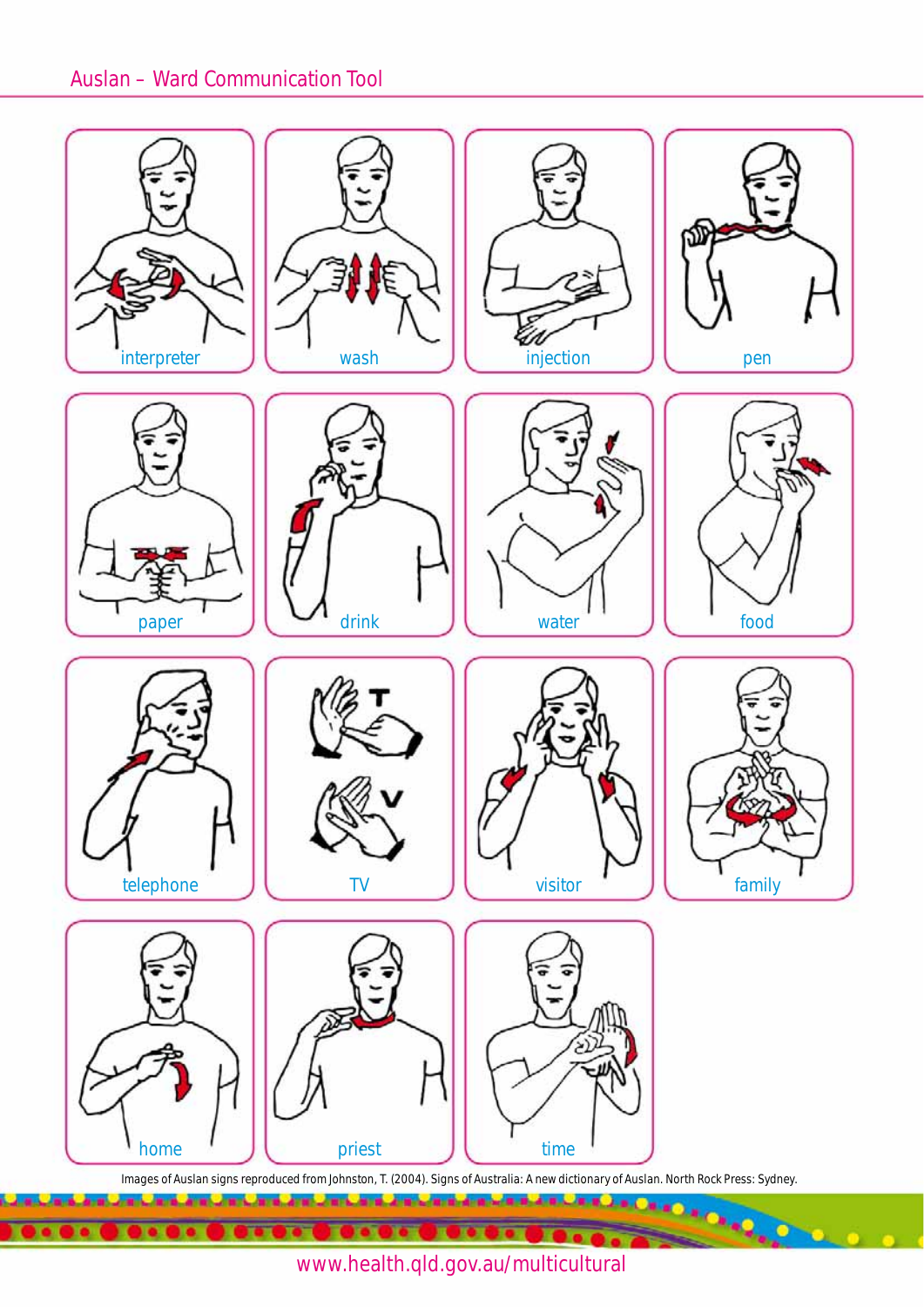## *Auslan – Right-handed alphabet*



www.health.qld.gov.au/multicultural